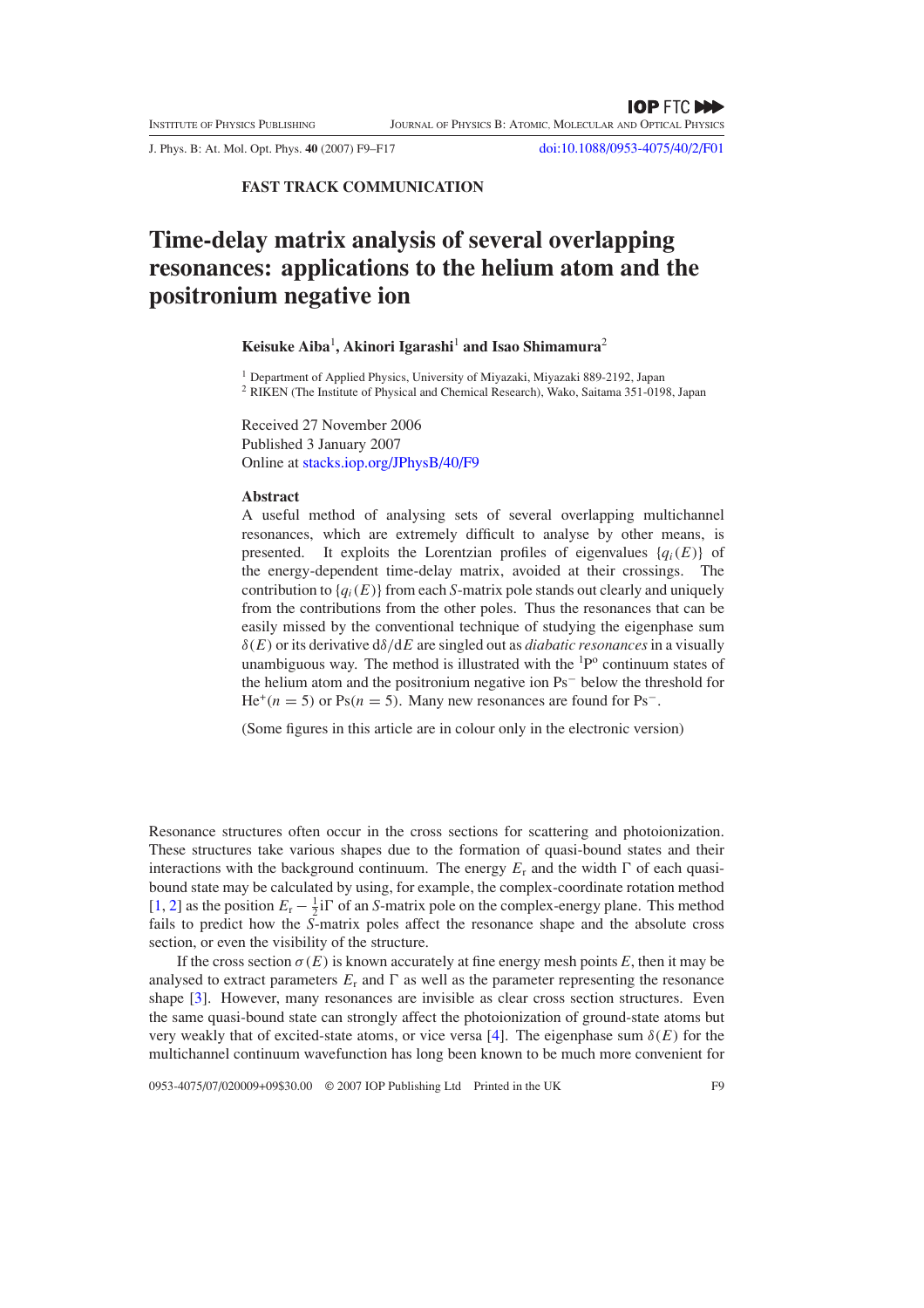<span id="page-1-0"></span>resonance analysis. For photoionization, this continuum is the final state and the resonance analysis of  $\delta(E)$  is independent of the initial bound state of the process. Regardless of whether the cross section is strongly influenced or not, resonances appear usually as an abrupt increase in  $\delta(E)$  in a narrow energy region [\[5\]](#page-8-0), satisfying the Breit–Wigner one-level formula [\[6](#page-8-0)] with the same form as that for the phase shift for single-channel scattering. It has been even more useful and customary to detect sudden changes in the derivative  $d\delta(E)/dE$  not only in the electron scattering analysis [\[7](#page-8-0)] but also in the photoionization*/*photodetachment analysis [\[4](#page-7-0), [8](#page-8-0)].

Another perspective of resonances may be gained from the lifetime matrix or time-delay matrix  $Q(E)$ , defined by Smith [\[9](#page-8-0)] as a generalization of the time delay in single-channel scattering [\[10](#page-8-0), [11](#page-8-0)]. Smith proved its relation to the *S* matrix,

$$
Q(E) = i\hbar S \frac{\mathrm{d}S^{\dagger}}{\mathrm{d}E} = -i\hbar \frac{\mathrm{d}S}{\mathrm{d}E} S^{\dagger} = Q^{\dagger}(E),\tag{1}
$$

where the dagger indicates the Hermitian conjugate. This relation is often referred to as defining the *Q* matrix. For single-channel scattering,  $S = \exp(2i\delta)$  with a partial-wave phase shift  $\delta$ . Then, equation (1) shows that  $Q = 2h d\delta/dE$ . This is the additional time spent by the projectile in scattering compared with a passage in the absence of any interactions with the target, hence 'time delay' [\[10,](#page-8-0) [11\]](#page-8-0). For multichannel scattering the diagonal elements  $Q_{ii}$  are real and have the meaning of the time delay averaged over all possible final channels, starting from initial channel *i*. A matrix analysis proves that the trace, or the diagonal sum, of the *Q* matrix is related to the eigenphase sum by

$$
2\hbar \frac{d\delta}{dE} = \text{Tr } Q(E) \equiv \sum_{i} Q_{ii}(E) = \sum_{i} q_i(E) \tag{2}
$$

for *S(E)* or *δ(E)* of *any E*-dependence, either in the presence or absence of resonances, either isolated or overlapping [\[12\]](#page-8-0). Here,  ${q_i}$  are the eigenvalues of the *Q* matrix. The Breit–Wigner formula for  $\delta(E)$  used in (2) immediately leads to a Lorentzian profile of Tr  $Q(E)$  lying on top of a slowly varying background time delay. When a resonance occurs, not only Tr *Q(E)* but also the largest eigenvalue carries the Lorentzian profile [\[9](#page-8-0)] and has been studied in some detail in the literature [\[13–15](#page-8-0)].

Furthermore, detailed investigation of all the eigenvalues  ${q_i(E)}$  as well as Tr  $Q(E)$ elucidates intriguing resonance dynamics [\[12,](#page-8-0) [16\]](#page-8-0). In some cases in positron scattering by the helium ion,  $e^+ + He^+$ , and electron or positron scattering by the positronium,  $e^{\pm} + Ps$ , the largest eigenvalue shows a typical Lorentzian profile, whereas *δ(E)* decreases monotonically, indicating average time advance instead of time delay [\[12,](#page-8-0) [16](#page-8-0)]. This arises from the logarithmic divergence of the background eigenphase sum towards the threshold of the formation of Ps(*n*) in an excited state *n*. The complex rotation method cannot assess these significant interactions of an *S*-matrix pole with the strong background continuum that mask the effects of a pole on the scattering cross section.

When two or more resonances overlap each other, the analysis of  $\sigma(E)$  or the *S* matrix is extremely complicated. However, an illuminating phenomenon occurs in the eigenvalues  ${q_i(E)}$  and their sum, Tr  $Q(E)$ . The eigenphase sum  $\delta(E)$  and Tr  $Q$  take simple forms involving the background eigenphase sum  $\delta_b(E)$ ,

$$
\delta(E) = \sum_{\nu=1}^{N} \arctan \frac{\Gamma_{\nu}/2}{E_{\nu} - E} + \delta_{\rm b}(E),
$$
\n(3)

$$
\operatorname{Tr} Q(E) = \sum_{\nu=1}^{N} L_{\nu}(E) + 2\hbar \frac{d\delta_{b}(E)}{dE} \equiv \sum_{\nu=1}^{N} \frac{\hbar \Gamma_{\nu}}{(E - E_{\nu})^{2} + (\Gamma_{\nu}/2)^{2}} + 2\hbar \frac{d\delta_{b}(E)}{dE},
$$
(4)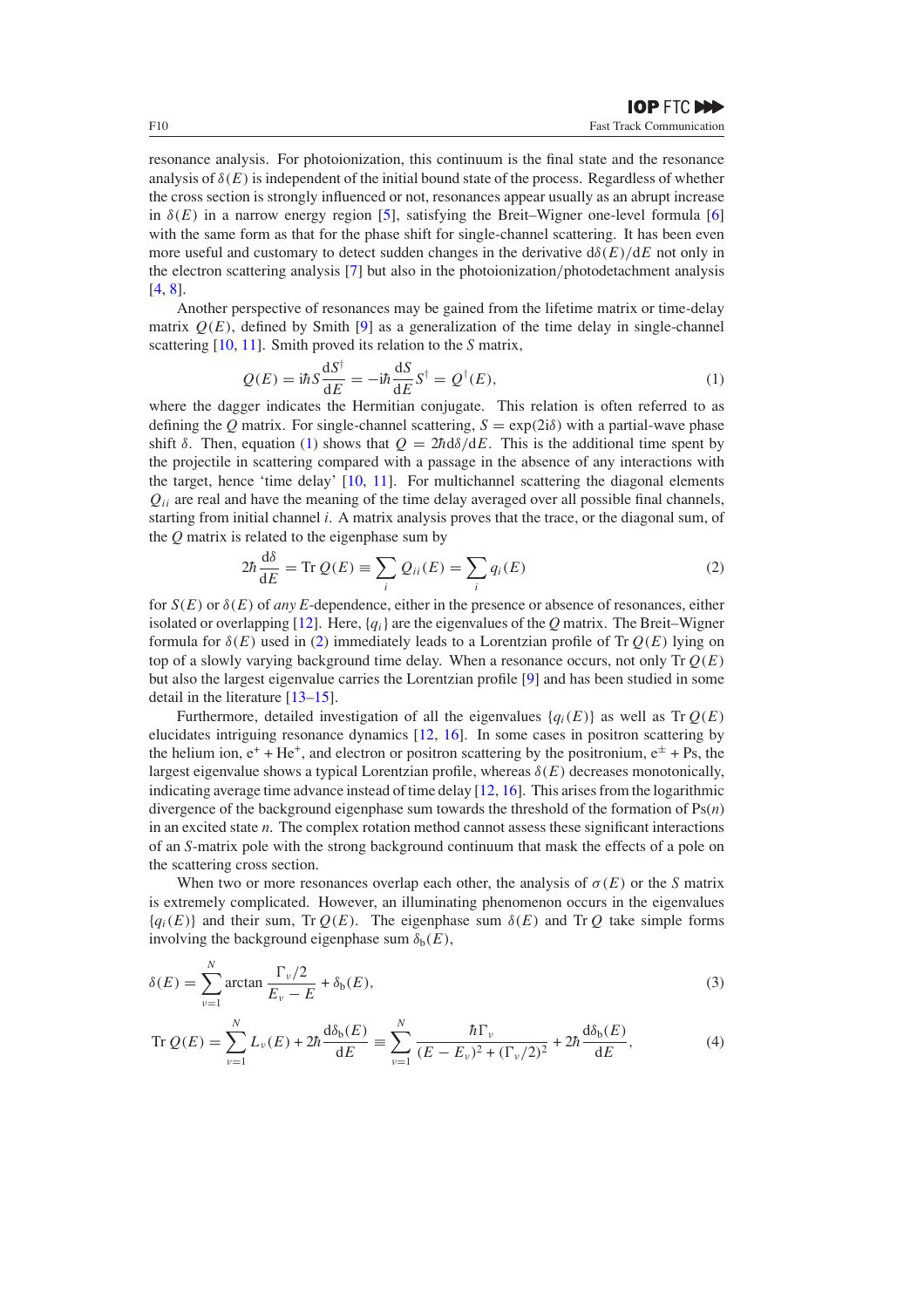for *N* overlapping resonances at  $E_\nu$  and with widths  $\Gamma_\nu$  [\[17\]](#page-8-0). These are of the same forms as the well-known overlapping resonance formulae for single-channel problems. In particular, Tr  $O(E)$  is a mere superposition of Lorentzian curves  $L<sub>v</sub>(E)$  except for the usually small background. For double resonances, it has been proved analytically that two eigenvalues  ${q_i(E)}$  take such Lorentzian profiles avoided from each other only near their crossing point, either strongly or weakly, depending on the strength of the interaction between the two resonances [\[17\]](#page-8-0). The eigenvalue curves look almost like crossing Lorentzians if the interaction is weak, but careful examination is necessary for recognizing the avoided crossing behaviour if the interaction is strong.

In the present work, we examine the *Q*-matrix eigenvalues  ${q_i(E)}$  for He and the negative ion Ps<sup>−</sup> numerically in detail. In particular, cases of *several* overlapping resonances, which are extremely difficult to analyse by any conventional method, will be treated with remarkable results proving the power of the *Q*-matrix-eigenvalue technique. All numerical values in this paper are given in atomic units.

Just as in our previous work [\[4](#page-7-0), [8,](#page-8-0) [12,](#page-8-0) [16–19\]](#page-8-0), we use the hyperspherical closecoupling (HSCC) method, described in some detail in [\[18](#page-8-0), [19\]](#page-8-0). Briefly, the six-dimensional hyperspherical coordinate system for the three particles consists of the reaction coordinate called the hyperradius  $\rho$  and the five angular coordinates, denoted collectively by  $\Omega$ . The hyperradius for He is defined by  $\rho^2 = r_1^2 + r_2^2$  in terms of the radial distances  $r_i$  ( $i = 1, 2$ ) of the electrons from the He nucleus. For Ps<sup>-</sup>,  $\rho$  is defined by  $\rho^2 = \frac{2}{3}R_j^2 + \frac{1}{2}r_j^2$  using either of the two sets of Jacobi coordinates  $(\mathbf{r}_j, \mathbf{R}_j)$   $(j = 1, 2)$ , where  $\mathbf{r}_j$  is the position vector of the *j*th electron  $e_j^-$  from the positron  $e^+$ , and  $\mathbf{R}_j$  the relative-distance vector from the centre of mass of the  $e_j^- - e^+$  pair to the other electron. The two sets of Jacobi coordinates are shown to define a common  $\rho$ . All the asymptotic channels,  $e^-$  + He<sup>+</sup> and  $e^-$  + Ps, are represented by large values of *ρ*.

The Hamiltonian consists of the term  $h_{\text{ad}}(\Omega; \rho)$  adiabatic in  $\rho$  and the nonadiabatic operators in *ρ*. The eigenfunctions of  $h_{ad}(\Omega; \rho)$  define adiabatic hyperspherical states, the corresponding eigenvalues  $\{U_i(\rho)\}$  being adiabatic hyperspherical potentials similar to the adiabatic molecular potentials. The potential curves  ${U_i(\rho)}$  are useful for elucidating the dominant dynamics of the three-body system. Bound states supported by the lowest potential of particular symmetry are approximations to three-body bound states. Bound states supported by an excited potential turn into Feshbach resonances due to the nonadiabatic coupling. Shape resonances formed inside a potential barrier usually remain as shape resonances even with the nonadiabatic coupling taken into account. Thus, bound states and resonances may be visually analysed by the inspection of the adiabatic hyperspherical potentials  $\{U_i(\rho)\}\$ .

For accurate calculations of  $He(^{1}P^{o})$  and  $Ps^{-}(^{1}P^{o})$  we take account of the nonadiabatic operators and solve coupled equations, or the HSCC equations, up to a large value of  $\rho$ , where the hyperspherical channels are connected to the physical channels defined in terms of the Jacobi coordinates. The reactance and scattering matrices are obtained from their asymptotic forms, which involve the dipole states explicitly [\[20\]](#page-8-0), so that the often crucial effects of the long-range dipole potentials are automatically taken into account up to infinitely large distances. All channels dissociating asymptotically into e<sup>−</sup>+He<sup>+</sup>*(n* = 1–6) and e<sup>−</sup>+Ps*(n* = 1– 6*)* are coupled in this work.

Figure [1\(](#page-3-0)a) shows adiabatic hyperspherical potentials of He(<sup>1</sup>P<sup>o</sup>) converging asymptotically to the energy  $E_n$  of He<sup>+</sup>(n) (n = 4, 5, 6). Since all these potentials have an asymptotic form  $-2n^{-2} - \rho^{-1}$ , any of them, whether deep or shallow, supports an infinite Rydberg series of Feshbach resonances due to the attractive Coulomb tail. A few curves converging to  $E_6$  have a minimum below  $E_5$  and above  $-0.10$ . Thus, the lower members (having the total energy *E* in the range  $-0.10 < E < -0.08$ ) of Rydberg series supported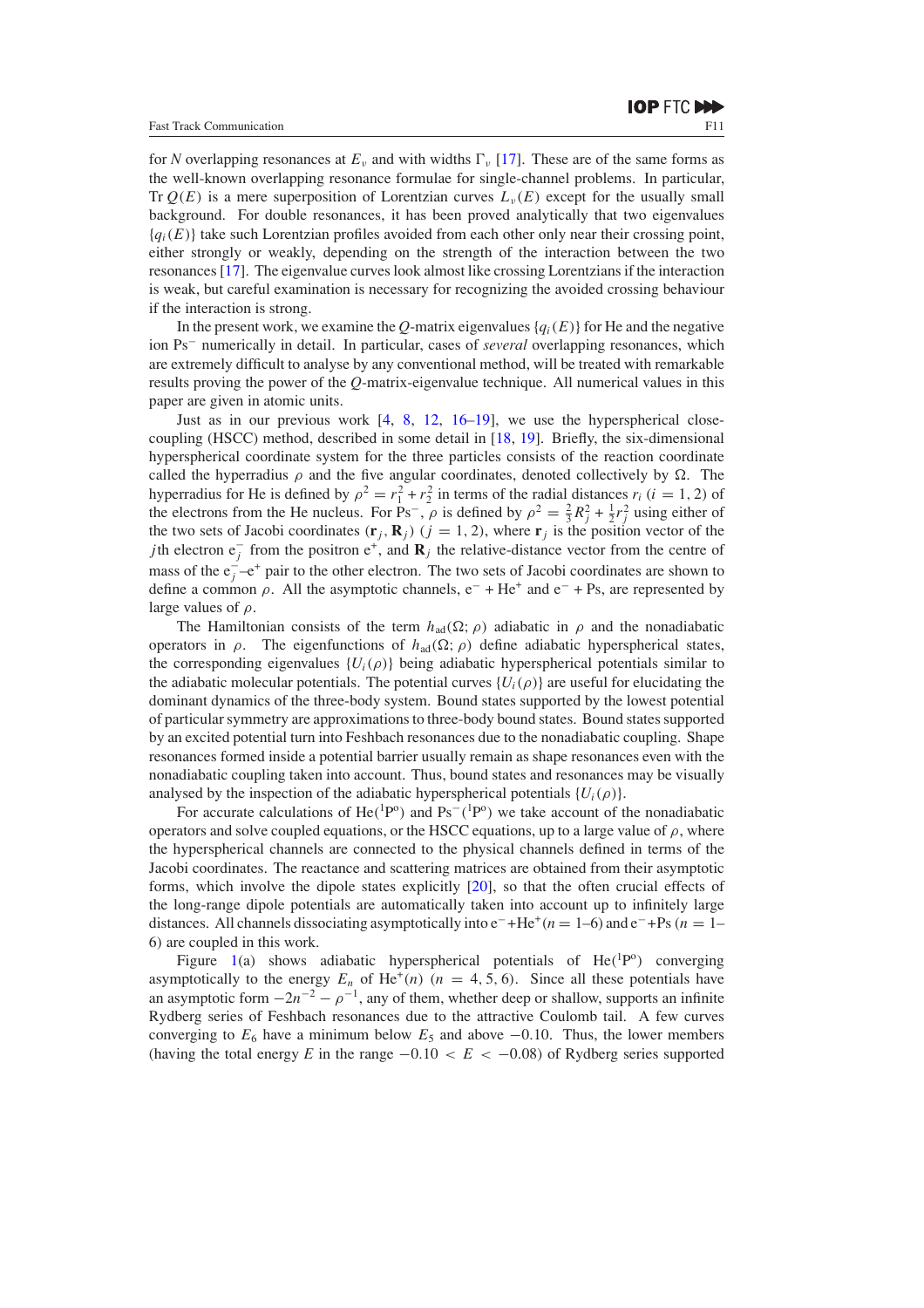<span id="page-3-0"></span>

**Figure 1.** Adiabatic hyperspherical potential curves. (a) He*(*1Po*)*. (b) Ps−*(*1Po*)*; the potentials supporting an infinite series of Feshbach resonances below the energy of Ps ( $n = 5$ ) are labelled in terms of the correlation quantum numbers  $(K, T)^A$ .



**Figure 2.** The eigenvalues  $\{q_i(E)\}\)$  of the time-delay matrix  $Q(E)$  for He(<sup>1</sup>P<sup>o</sup>) and their sum, Tr  $Q(E)$ , plotted against the total energy  $E$ .

by these curves may well act as intruders into the Rydberg series converging to *E*5, resulting in overlapping resonances. Members (lying either below or above  $E = -0.10$ ) of different Rydberg series converging to *E*<sup>5</sup> may also overlap.

All the sixteen eigenvalues  $\{q_i(E)\}\$  of the *Q* matrix and their sum, Tr  $Q(E)$ , are plotted in figure 2 for  $-0.121 < E < -0.088$ , i.e. below  $E_5$ , although many {*q<sub>i</sub>*(*E)*} are too small to distinguish from the base line. Partial photoionization cross sections and the photoelectron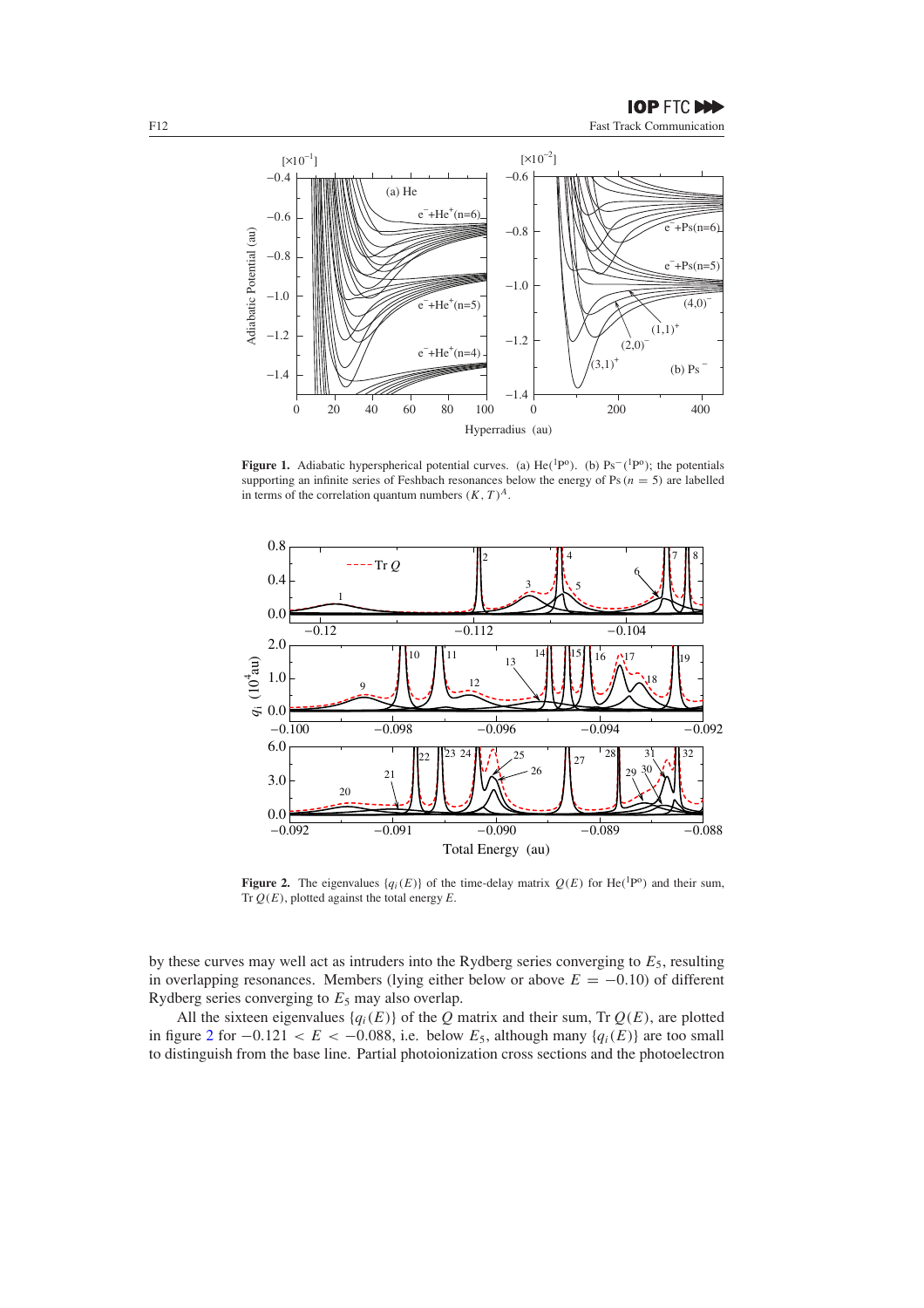<span id="page-4-0"></span>

Figure 3. Left: the energy region of the He(<sup>1</sup>P<sup>o</sup>) overlapping resonances 28–32. Right: That of resonances 24–26. (a) and (d) Eigenphase sum  $\delta(E)$ . (b) and (e) The eigenvalues  $\{q_i(E)\}\$  of the *Q* matrix and their sum, Tr  $O(E)$  (=  $2h d\delta/dE$ ). (c) and (f) The Lorentzians  $L_v(E)$  representing the diabatic resonances, the background (BG) and their sum, obtained by fitting Tr *Q* to equation [\(4\)](#page-1-0).

angular distributions of He in this energy region were previously measured in detail and analysed by HSCC calculations [\[21](#page-8-0)]. Attention was paid to a doubly overlapping resonance arising from the interference between a Rydberg series converging to  $E_5$  and an intruder from an *n* = 6 series; no time-delay analysis was tried in that work. The *Q*-matrix trace in figure [2](#page-3-0) is seen to take a form [\(4\)](#page-1-0) of the superposition of Lorentzian peaks  $L_{\nu}(E)$ . These resonances are supported by the hyperspherical potentials shown in figure [1\(](#page-3-0)a). Some peaks in figure [2](#page-3-0) (labelled 1, 2 and 27) are fairly well isolated from any other peak. However, many others present typical cases of overlapping resonances. Breaking down the trace into the eigenvalues, we gain a much better understanding of how the originally different resonances are superimposed into a set of overlapping resonances. Some eigenvalues  $\{q_i(E)\}\$ have Lorentzian profiles, avoided from each other only near the crossing points of the Lorentzians. In fact, most avoided crossings found in figure [2](#page-3-0) appear as if they were real crossings. Further detail may be elucidated by magnifying some parts of figure [2,](#page-3-0) as is done in figure 3.

Rapid increase in the eigenphase sum  $\delta(E)$  is noticeable at two places in figure 3(a), suggesting two resonances occurring there. Another resonance emerges in  $Tr Q(E)$  in figure 3(b), showing that the derivative d*δ/*d*E* is a better probe of resonances than *δ(E)* itself. An even more sensitive probe turns out to be the eigenvalues  ${q_i(E)}$  in figure 3(b). Quite obvious avoided crossings with weak avoidance or weak resonance interaction are observed, which, if diabatically connected, reveal as many as five Lorentzian peaks in this energy region. At least two of them (resonances 29 and 30) would have been missed by the conventional techniques of analysing scattering calculations. The detailed resonance structure in  $\{q_i(E)\}\$ having been uncovered, equation [\(4\)](#page-1-0) with five Lorentzians and a background of polynomial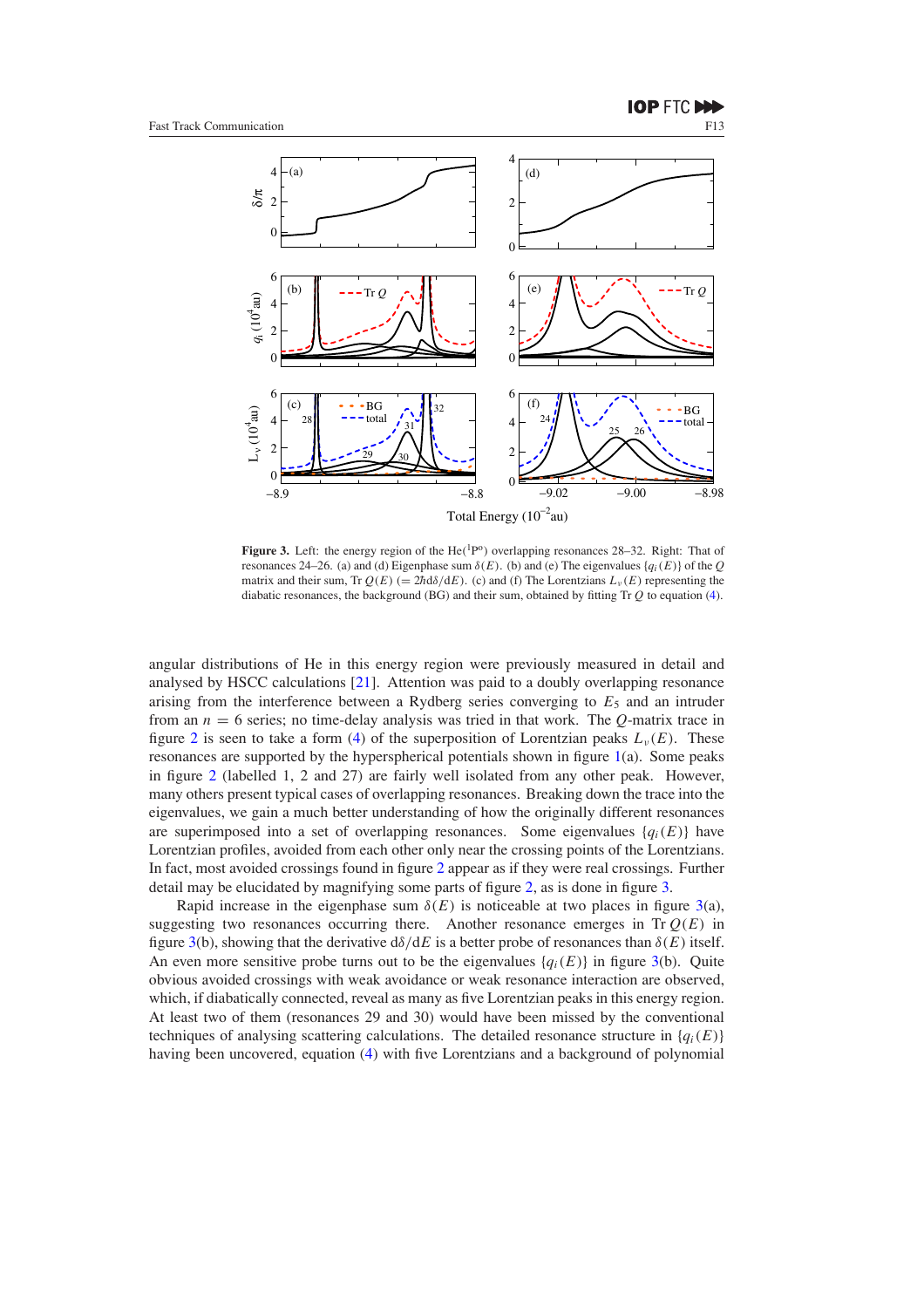<span id="page-5-0"></span>

**Figure 4.** The eigenvalues  $\{q_i(E)\}\)$  of the time-delay matrix  $Q(E)$  for Ps<sup>-</sup>(<sup>1</sup>P<sup>o</sup>) and their sum, Tr *Q(E)*, plotted against the total energy *E*.

in *E* of a low degree is now fitted to the calculated Tr  $Q(E)$  of figure [3\(](#page-4-0)b). This fitting is extremely accurate with no appreciable deviation of the fitted curve (blue broken curve in figure [3\(](#page-4-0)c)) from the calculated Tr  $Q(E)$  (red broken curve in figure 3(b)) if drawn in the same figure. Figure [3\(](#page-4-0)c) includes all the five obtained Lorentzian profiles, which are effectively the diabatization of {*qi(E)*} and may be called *diabatic resonances*. This diabatization affords a transparent visual understanding of the overlapping resonances. Figure [3\(](#page-4-0)c) also displays the small background, which starts to rise towards the right end of the figure due to the tail of an adjacent resonance not taken into account explicitly in the present analysis.

Another case quite different from the above is found in the range −0*.*0903 *<E<*  $-0.0898$ . The eigenphase sum  $\delta(E)$  in figure [3\(](#page-4-0)d) increases nearly by  $3\pi$  in this energy range, suggesting the possibility of three resonances. However, an appreciable slope change in  $\delta(E)$  occurs only twice, which is indeed supported by Tr  $Q(E)$  in figure [3\(](#page-4-0)e) having only two peaks. In fact, the largest *Q*-matrix eigenvalue in figure [3\(](#page-4-0)e) has a weak kink just below  $E = -9.00 \times 10^{-2}$ , which, together with the broad peak in the next largest eigenvalue in the same energy range, represents quite a strongly avoided crossing between two resonances. Including another marked peak at lower energies, we detect three resonances. Thus, a three-Lorentzian fit of Tr  $Q(E)$  is appropriate. This leads to figure  $3(f)$  $3(f)$  of diabatic resonances similar to figure  $3(c)$  $3(c)$ . Indeed, the strong interactions between resonances 25 and 26 are seen to generate the avoided crossing in  $\{q_i(E)\}\$  of figure [3\(](#page-4-0)e) around  $E = -9.00 \times 10^{-2}$ , and the two avoided crossings between resonance 24 and the strongly interacting resonances 25*/*26 are not separated well.

Figure [1\(](#page-3-0)b) shows adiabatic hyperspherical potentials of Ps<sup>-</sup>(<sup>1</sup>P<sup>o</sup>) breaking up into e<sup>−</sup> + Ps*(n* = 5*,* 6*)*. Due to the degenerate sublevels of Ps*(n* 2*)*, the asymptotic potentials  $E_n + \frac{1}{2} \alpha \rho^{-2}$   $(E_n = -\frac{1}{4} n^{-2})$  have a dipole term with a channel-dependent constant *α*. If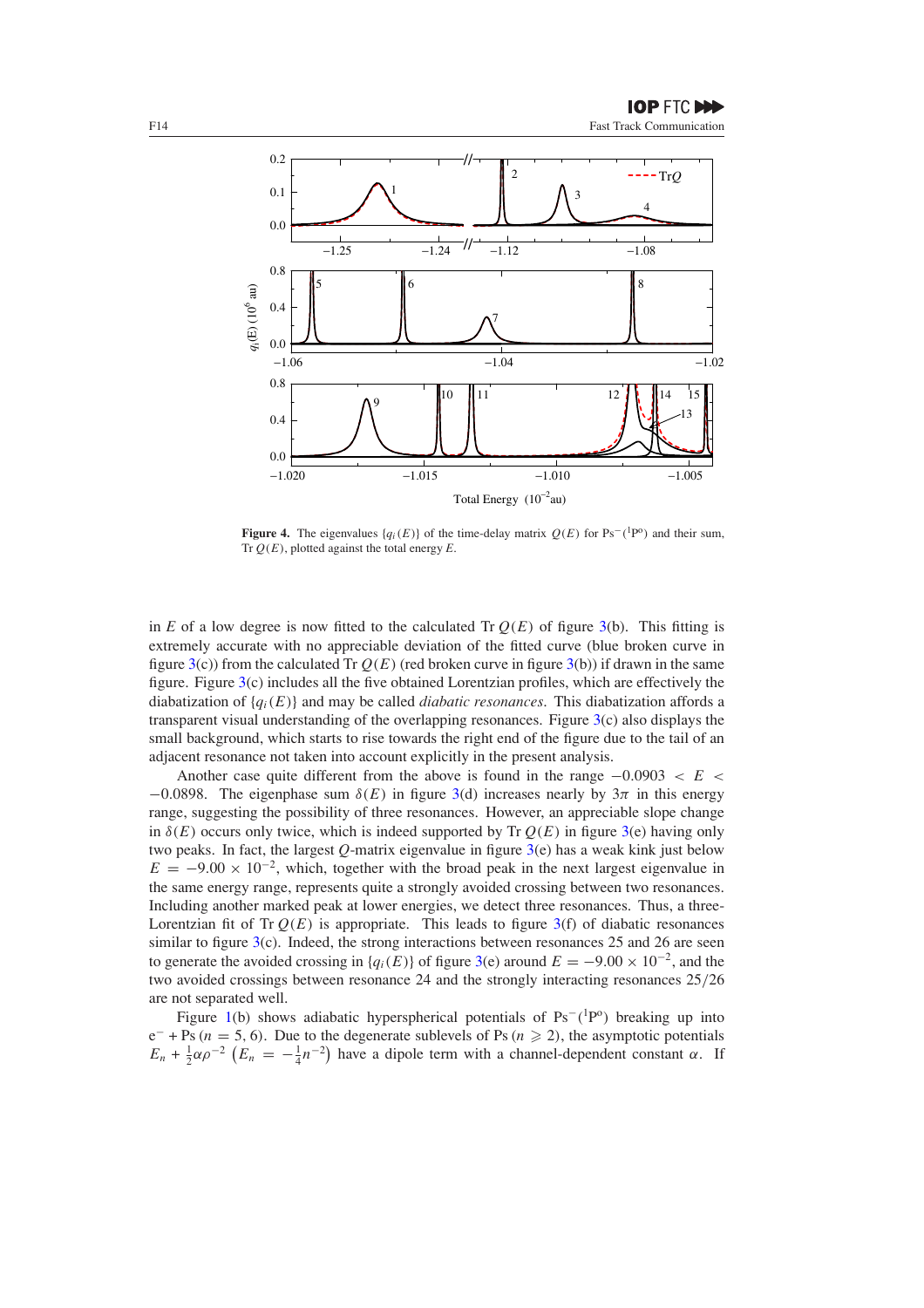

**Figure 5.** The energy region of the Ps−*(*1Po*)* overlapping resonances 12–14. (a) Eigenphase sum *δ(E)*. (b) The eigenvalues { $q_i(E)$ } of the *Q* matrix and their sum, Tr  $Q(E)$  (= 2 $h$ d $δ/dE$ ). (c) The three Lorentzians  $L_v(E)$  representing the diabatic resonances, the background (BG) and their sum.

 $\alpha < -\frac{1}{4}$ , an infinite series of Feshbach resonances is supported [\[20\]](#page-8-0). Only four of the potentials converging to  $E_5$  ( $= -0.01$ ), labelled in figure [1\(](#page-3-0)b) using the correlation quantum numbers  $(K, T)^A$  [\[22,](#page-8-0) [23](#page-8-0)], satisfy this condition. The others lie above  $E_5$  at all values of  $\rho$ . Because of this, and also because all the potentials converging to  $E_6$  lie higher than  $E_5$ , not too many overlapping resonances are expected below *E*5.

Figure [4](#page-5-0) displays  $\{q_i(E)\}\$  and their sum, Tr  $Q(E)$ , below  $E_5$ . Just as in figure [2](#page-3-0) for He, many  ${q_i(E)}$  are too small to distinguish from the base line. Most peaks in Tr *Q* are well isolated from any other peak as expected, and are almost indistinguishable from the largest eigenvalue. Thus, the conventional resonance analysis techniques are already good enough for them. A set of overlapping resonances appears in the energy range  $-1.008 \times 10^{-2} < E < -1.005 \times 10^{-2}$ , which is studied in detail in figure 5. The eigenphase sum  $\delta(E)$  in figure 5(a) increases by about  $3\pi$  in this energy range, suggesting three resonances. However, an appreciable slope change in  $\delta(E)$  occurs only twice and Tr  $Q(E)$  in figure 5(b) shows only two peaks. Again breaking down Tr  $Q(E)$  into  ${q_i(E)}$  as in figure 5(b), one finds a strongly avoided crossing between the two largest *Q*-eigenvalues in between the two peaks in Tr  $Q(E)$ . It discloses a third, broad resonance (number 13). It is most probably missed in the usual procedure of analysing scattering calculations, but is clearly seen in figure  $5(c)$  for the diabatic resonances.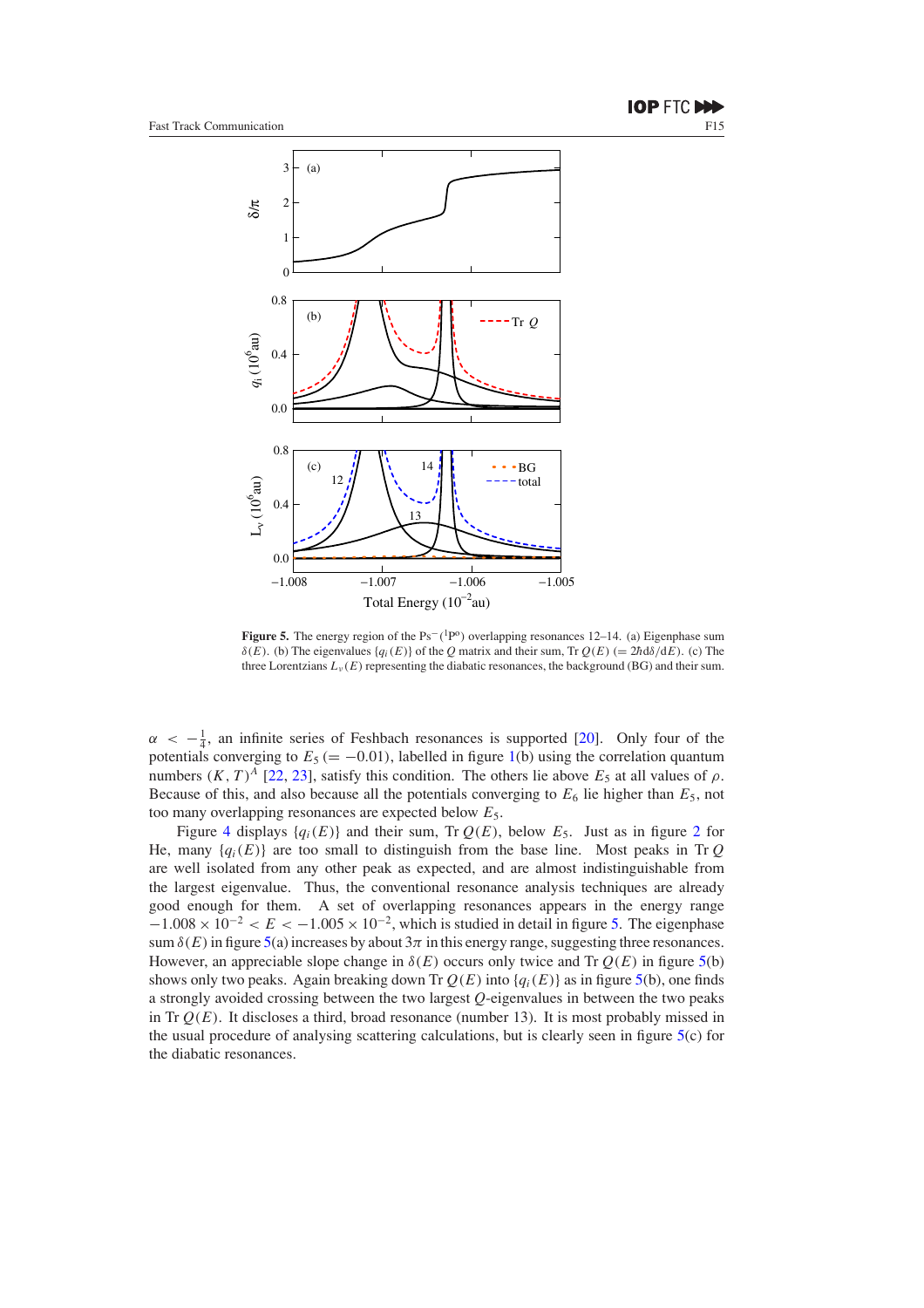Resonance Classification Present HSCC Complex rotation [\[25\]](#page-8-0) number  $(K, T)^A$   $E_r$   $\Gamma$  *E*<sup>r</sup> *-* $\Gamma$  *(*3*,* 1*)*<sup>+</sup> −1*.*2462 [−2] 3*.*07 [−5] −1*.*2463 [−2] 3*.*05 ± 0*.*1 [−5] *(*4*,* 0*)*<sup>−</sup> −1*.*1215 [−2] 1*.*94 [−6] −1*.*1216 [−2] 2*.*7 [−6] *(*3*,* 1*)*<sup>+</sup> −1*.*1039 [−2] 3*.*22 [−5] −1*.*1044 [−2] 3*.*15 ± 0*.*1 [−5] *(*1*,* 1*)*<sup>+</sup> −1*.*0829 [−2] 1*.*34 [−4] −1*.*0830 [−2] 1*.*36 ± 0*.*01 [−4] *(*4*,* 0*)*<sup>−</sup> −1*.*0580 [−2] 1*.*31 [−6] *(*2*,* 0*)*<sup>−</sup> −1*.*0493 [−2] 8*.*81 [−7] *(*3*,* 1*)*<sup>+</sup> −1*.*0414 [−2] 1*.*36 [−5] *(*4*,* 0*)*<sup>−</sup> −1*.*0276 [−2] 7*.*42 [−7] *(*3*,* 1*)*<sup>+</sup> −1*.*0171 [−2] 6*.*34 [−6] *(*2*,* 0*)*<sup>−</sup> −1*.*0144 [−2] 1*.*22 [−7]

<span id="page-7-0"></span>**Table 1.** The energies  $E_r$  and widths  $\Gamma$  (in au) of <sup>1</sup>P<sup>o</sup> resonances in Ps<sup>−</sup> lying below the threshold  $E_5 = -1.0000 \times 10^{-2}$  au of Ps  $(n = 5)$ .  $x[y] = x \times 10^y$ .

We have detected many resonances in  $Ps^{-1}P^{\circ}$  that we found in no literature. The calculated resonance parameters are given in table 1, where the assignment follows the procedure in [\[24\]](#page-8-0). The four lowest resonances were found previously in complex rotation calculations [\[25](#page-8-0)]; good agreement with the present results is seen.

 *(*4*,* 0*)*<sup>−</sup> −1*.*0132 [−2] 3*.*67 [−7] *(*3*,* 1*)*<sup>+</sup> −1*.*0071 [−2] 3*.*95 [−6] *(*1*,* 1*)*<sup>+</sup> −1*.*0065 [−2] 1*.*51 [−5] *(*4*,* 0*)*<sup>−</sup> −1*.*0062 [−2] 2*.*11 [−7] *(*2*,* 0*)*<sup>−</sup> −1*.*0043 [−2] 4*.*53 [−8]

The *S* matrix and the cross section for a multichannel continuum process get extremely complicated when more than two resonances overlap each other. The conventional method of analysing calculated continuum processes to extract resonance information has been to fit the eigenphase sum  $\delta(E)$  or its derivative  $d\delta/dE$  to the Breit–Wigner multi-level formula. The present work reveals that this method can easily miss some resonances. This has been illustrated on He<sup>(1</sup>P<sup>o</sup>) and Ps<sup>−</sup>(<sup>1</sup>P<sup>o</sup>) below the threshold for He<sup>+</sup>(*n* = 5) or Ps (*n* = 5) by careful examination of the avoided crossings of the eigenvalues of the time-delay matrix *Q(E)*, followed by diabatization of the overlapping resonances. Each *diabatic resonance*, including any that is invisible in *δ(E)* or d*δ/*d*E*, stands remarkably clearly as a Lorentzian out of the other resonances in the figure of the *Q*-matrix eigenvalues. The resonance analysis technique presented in this work must be powerful in the broad area of atomic, molecular and nuclear physics.

### **Acknowledgment**

This work was supported in part by the grant-in-aid for Scientific Research from Japan Society for the Promotion of Science.

## **References**

- [1] Ho Y K 1983 *Phys. Rep.* **[99](http://dx.doi.org/Ref1)** 1
- [2] Moiseyev N 1998 *Phys. Rep.* **[302](http://dx.doi.org/Ref2)** 211
- [3] Fano U 1961 *Phys. Rev.* **124** [1866](http://dx.doi.org/10.1103/PhysRev.124.1866)
- [4] Tang J-Z and Shimamura I 1994 *Phys. Rev.* A **50** [1321](http://dx.doi.org/10.1103/PhysRevA.50.1321)